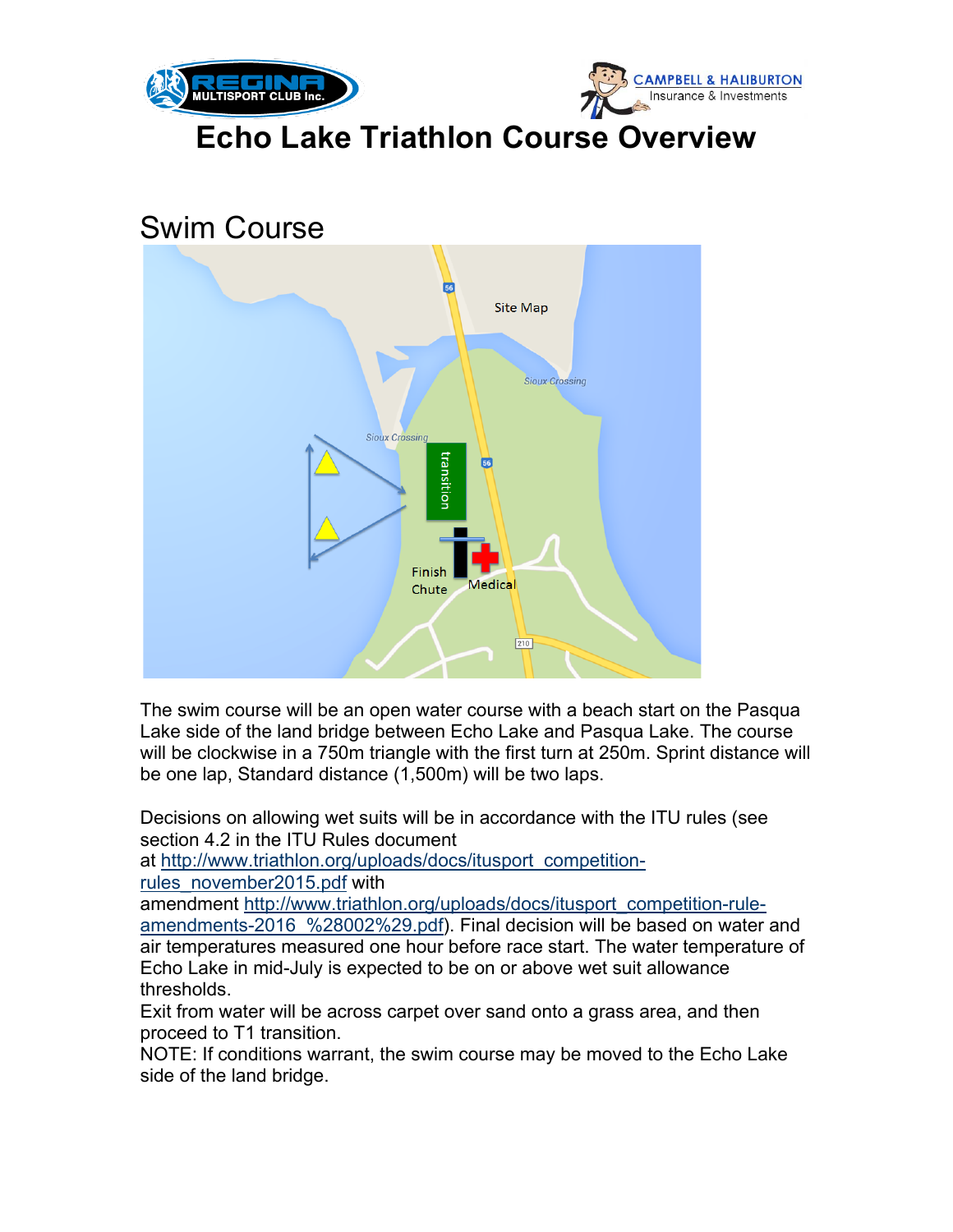



## Transition (T1)

| Swim In<br><b>Bike Finish</b> | <b>Transition Zone</b> |
|-------------------------------|------------------------|
|                               |                        |
|                               |                        |
|                               |                        |
|                               |                        |
|                               | Bike / Run<br>Start    |

Transition entry from swim will be from the corner closest to the swim course. Standard horizontal bar racks will be provided for bike racking. Cycle exit from transition will be from the opposite corner diagonally from the T1 swim entrance. Athletes will proceed with bike to mount line in parking lot next to transition, and then proceed to exit the parking lot and onto the bike course.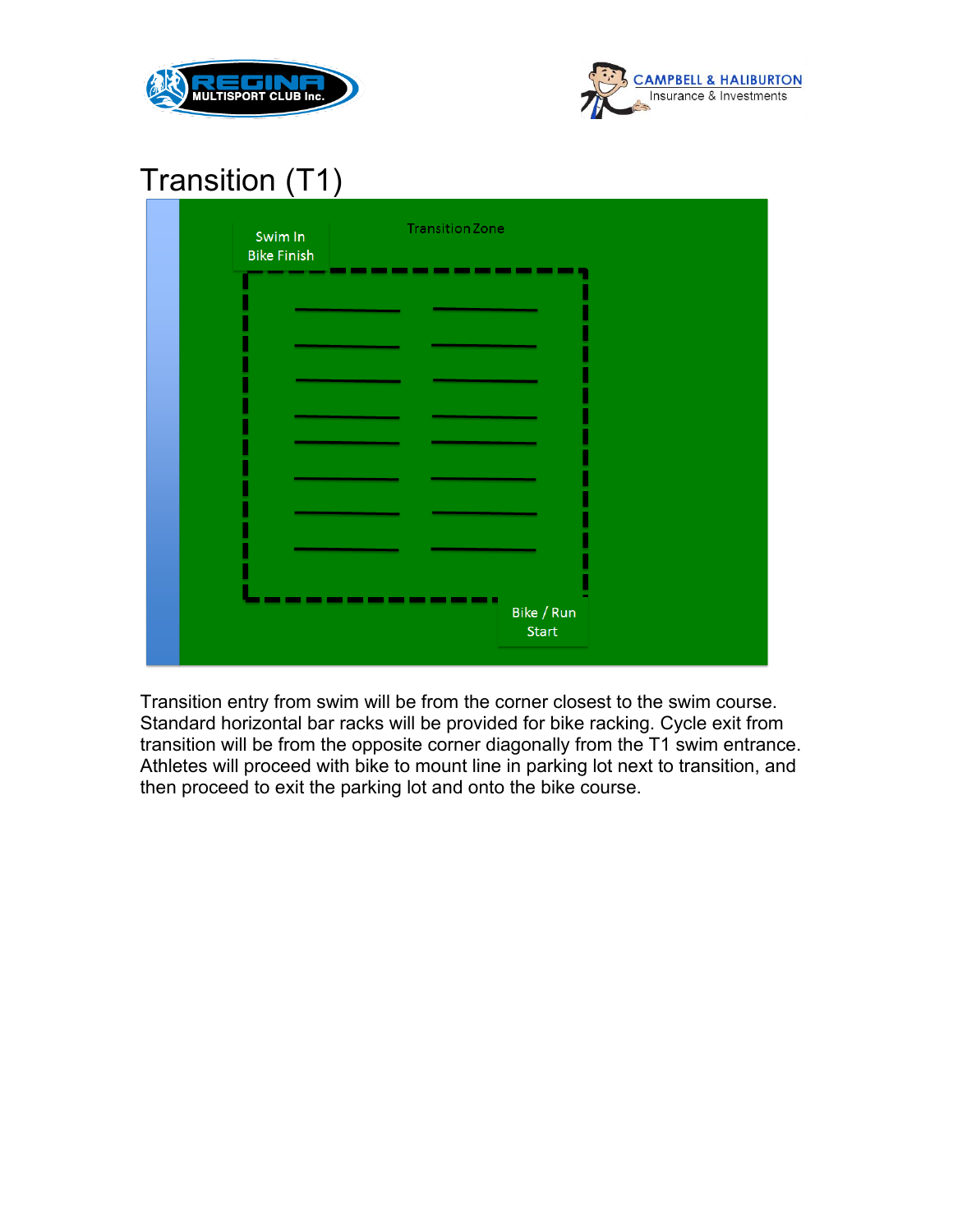





The cycle course will be a 19km loop running clockwise around Echo Lake at the bottom of Echo Valley through the town of Fort Qu'Appelle at the east end of the loop. The road is a two-lane blacktop road servicing lakeside cabins and the town of Fort Qu'Appelle. The course will not be closed to traffic, but the traffic is expected to be light for Sunday morning. When the course passes through Fort Qu'Appelle, the intersections will be traffic controlled by volunteers. The course is technical and engaging with elevation variations from mildly rolling hills and technical variations of bends that follow the contour of the lake and valley. In 2015/2016 the road on the north and east side of the loop was repaved providing an optimal riding surface with no patching or potholes.

The following YouTube video captures the cycling route following the repaving in 2015/2016: https://youtu.be/KAqn2-wuMXY.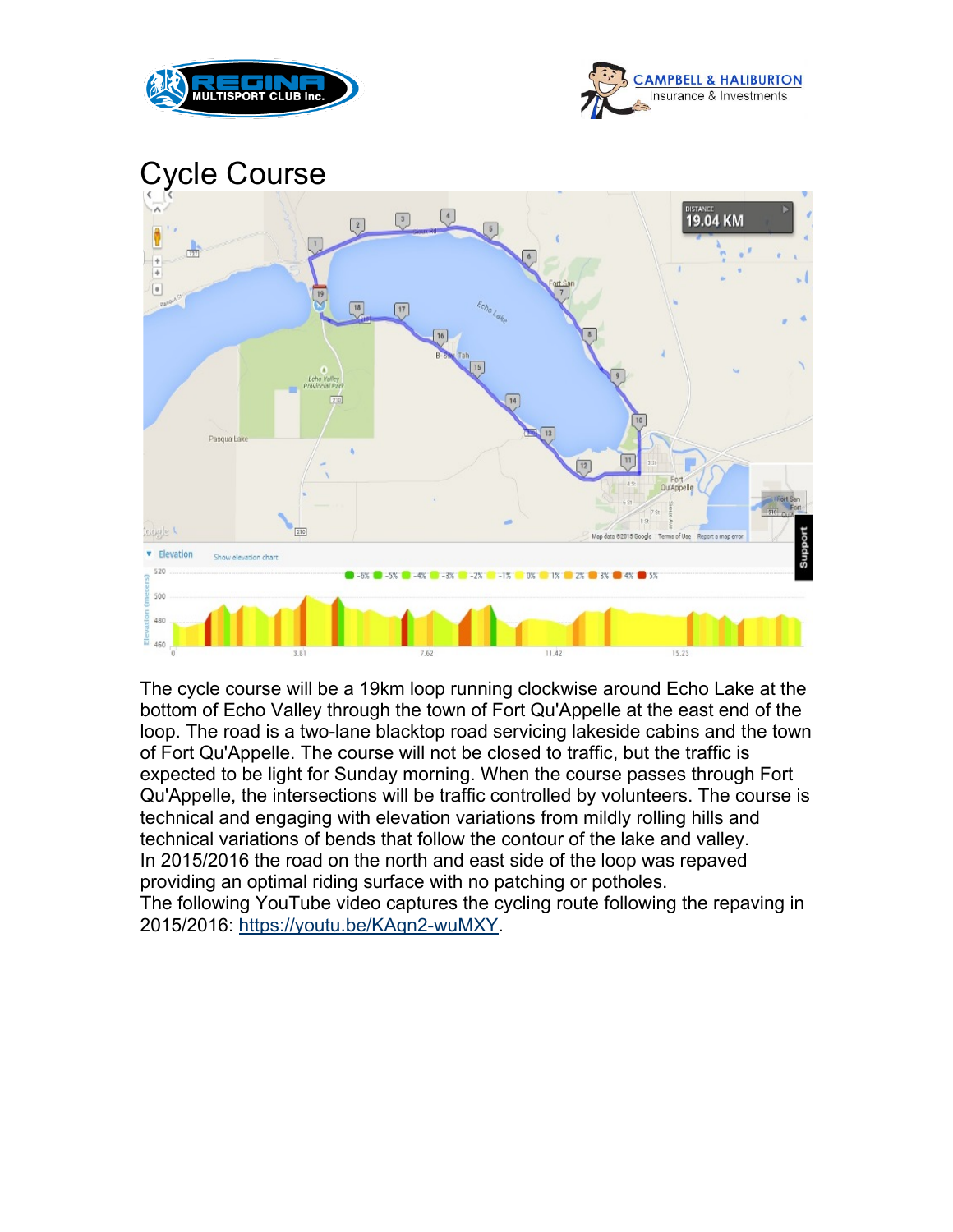



## Transition (T2)

| Swim In<br><b>Bike Finish</b> | <b>Transition Zone</b>     |
|-------------------------------|----------------------------|
|                               |                            |
|                               |                            |
|                               |                            |
|                               |                            |
|                               |                            |
|                               |                            |
|                               | . .<br>Bike / Run<br>Start |

Exit cycle loop into parking lot and dismount. Proceed to transition cycle entry which will be the same as swim entry at the corner closest to the swim course. Run exit from transition will be from the opposite corner diagonally from the T1 swim entrance. Athletes will proceed onto run course.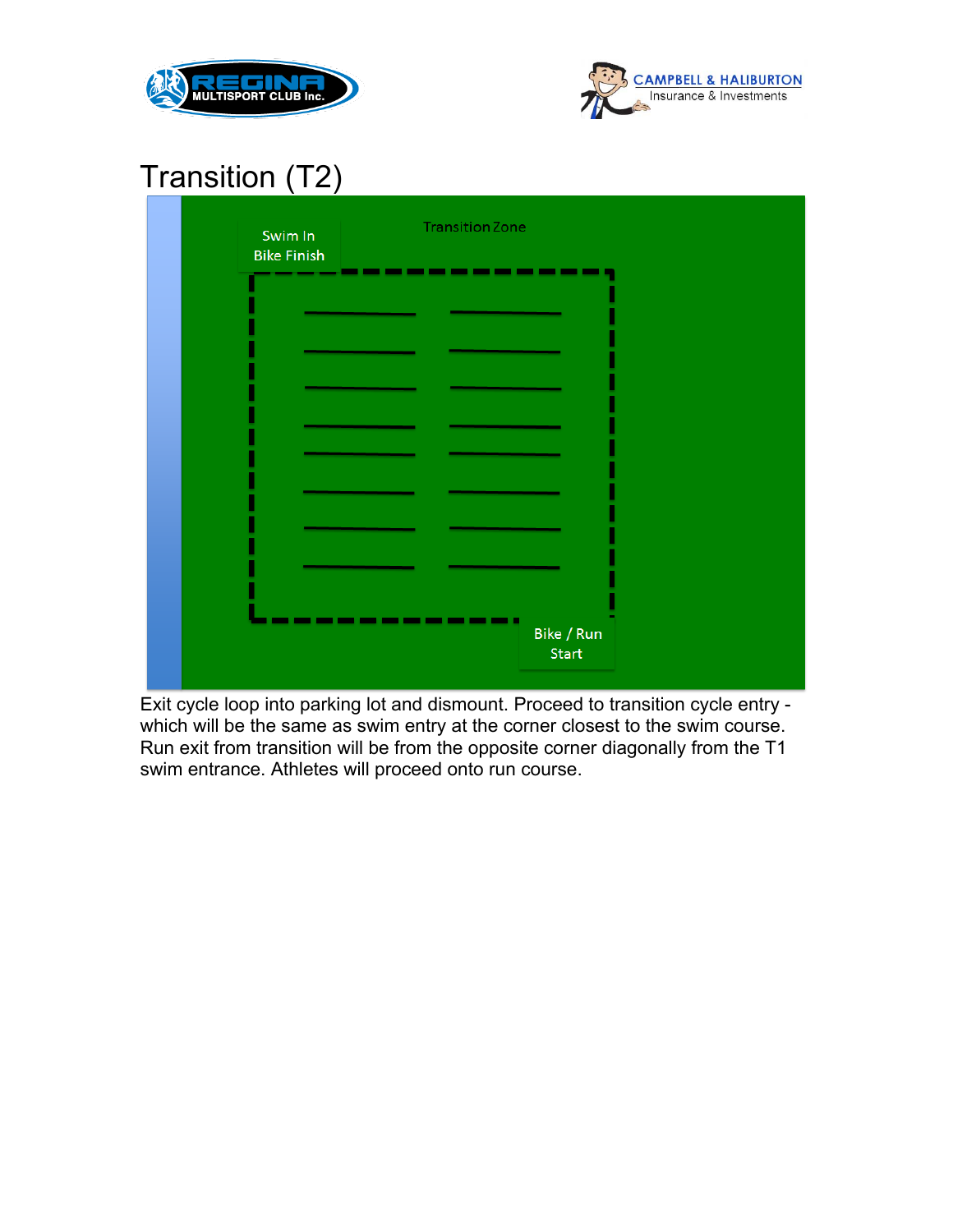

The run course will be a 5km loop run on 70% asphalt and 30% grass. Sprint distance is one loop, Standard distance is two loops. There will be minor hill gradients on the course. The grass course will be under trees beside Pasqua Lake. A water aid station will be established on course in an area that allows several access points during the run loop. Finish will be near transition. If conditions dictate the swim course is set up on the Echo Lake side of the land bridge, the ingress/egress to the run course will be from crossing the highway at a controlled intersection.